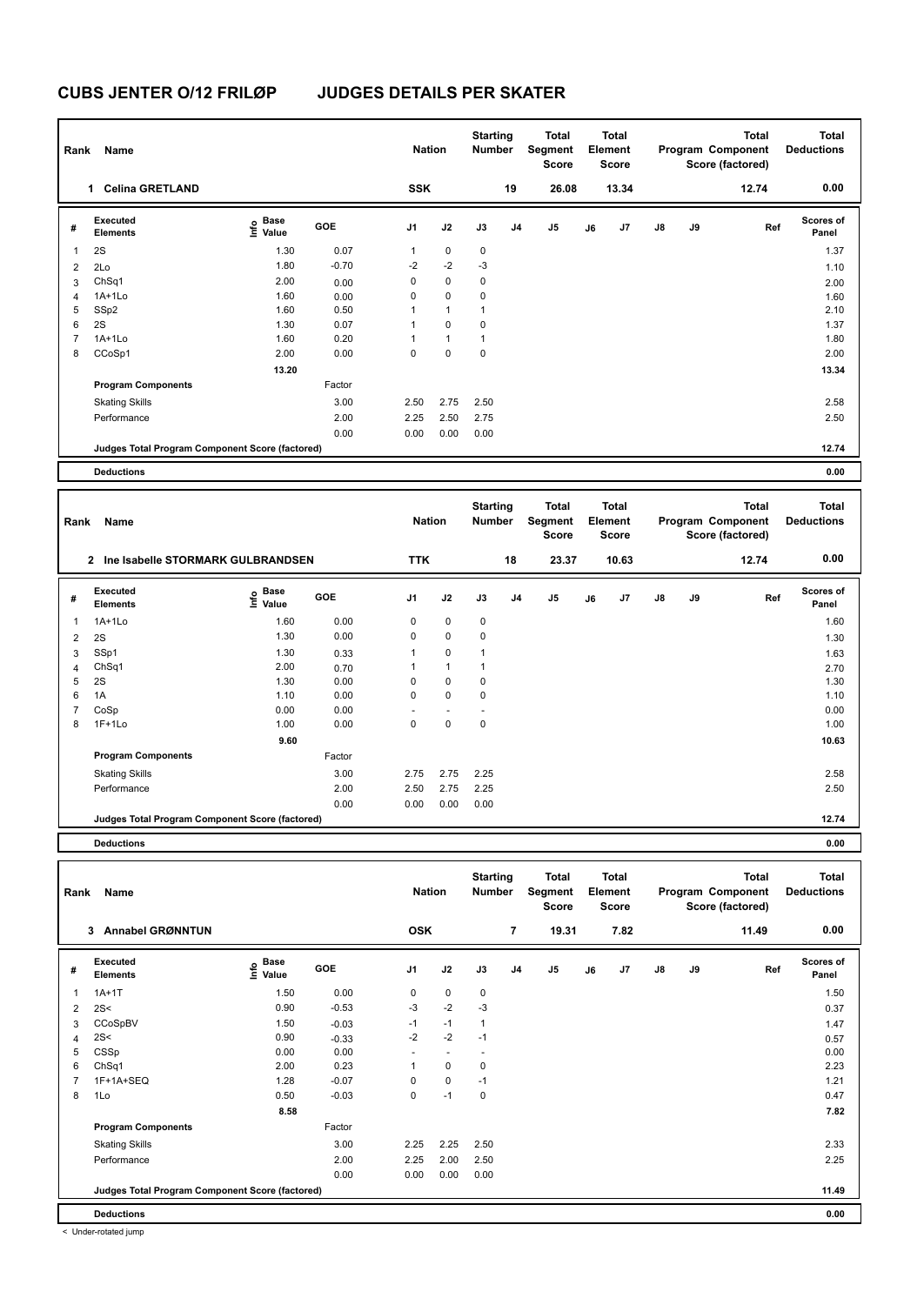| Rank           | Name                                            |                                  |        | <b>Nation</b>  |              | <b>Starting</b><br><b>Number</b> |                | <b>Total</b><br>Segment<br><b>Score</b> |    | <b>Total</b><br>Element<br><b>Score</b> |    |    | <b>Total</b><br>Program Component<br>Score (factored) | <b>Total</b><br><b>Deductions</b> |
|----------------|-------------------------------------------------|----------------------------------|--------|----------------|--------------|----------------------------------|----------------|-----------------------------------------|----|-----------------------------------------|----|----|-------------------------------------------------------|-----------------------------------|
|                | 4 Tyri EVANGER                                  |                                  |        | <b>TSK</b>     |              |                                  | 24             | 19.05                                   |    | 8.54                                    |    |    | 10.51                                                 | 0.00                              |
| #              | Executed<br><b>Elements</b>                     | <b>Base</b><br>e Base<br>⊆ Value | GOE    | J <sub>1</sub> | J2           | J3                               | J <sub>4</sub> | J <sub>5</sub>                          | J6 | J7                                      | J8 | J9 | Ref                                                   | <b>Scores of</b><br>Panel         |
| 1              | 1S                                              | 0.40                             | 0.00   | 0              | 0            | 0                                |                |                                         |    |                                         |    |    |                                                       | 0.40                              |
| 2              | $1S+1Lo$                                        | 0.90                             | 0.00   | 0              | 0            | 0                                |                |                                         |    |                                         |    |    |                                                       | 0.90                              |
| 3              | 1Lz                                             | 0.60                             | 0.00   | 0              | 0            | 0                                |                |                                         |    |                                         |    |    |                                                       | 0.60                              |
| 4              | CCoSpB                                          | 1.70                             | 0.17   | 0              | $\mathbf{1}$ | 0                                |                |                                         |    |                                         |    |    |                                                       | 1.87                              |
| 5              | $1F+1Lo$                                        | 1.00                             | 0.00   | 0              | 0            | 0                                |                |                                         |    |                                         |    |    |                                                       | 1.00                              |
| 6              | SSpB                                            | 1.10                             | 0.17   | 0              | 0            | 1                                |                |                                         |    |                                         |    |    |                                                       | 1.27                              |
| $\overline{7}$ | ChSq1                                           | 2.00                             | 0.00   | 0              | $\mathbf 0$  | 0                                |                |                                         |    |                                         |    |    |                                                       | 2.00                              |
| 8              | 1F                                              | 0.50                             | 0.00   | 0              | 0            | 0                                |                |                                         |    |                                         |    |    |                                                       | 0.50                              |
|                |                                                 | 8.20                             |        |                |              |                                  |                |                                         |    |                                         |    |    |                                                       | 8.54                              |
|                | <b>Program Components</b>                       |                                  | Factor |                |              |                                  |                |                                         |    |                                         |    |    |                                                       |                                   |
|                | <b>Skating Skills</b>                           |                                  | 3.00   | 2.25           | 2.00         | 2.25                             |                |                                         |    |                                         |    |    |                                                       | 2.17                              |
|                | Performance                                     |                                  | 2.00   | 2.00           | 2.00         | 2.00                             |                |                                         |    |                                         |    |    |                                                       | 2.00                              |
|                |                                                 |                                  | 0.00   | 0.00           | 0.00         | 0.00                             |                |                                         |    |                                         |    |    |                                                       |                                   |
|                | Judges Total Program Component Score (factored) |                                  |        |                |              |                                  |                |                                         |    |                                         |    |    |                                                       | 10.51                             |
|                | <b>Deductions</b>                               |                                  |        |                |              |                                  |                |                                         |    |                                         |    |    |                                                       | 0.00                              |
|                |                                                 |                                  |        |                |              |                                  |                |                                         |    |                                         |    |    |                                                       |                                   |
| Rank           | Name                                            |                                  |        | <b>Nation</b>  |              | <b>Starting</b><br>Number        |                | <b>Total</b><br>Segment<br><b>Score</b> |    | <b>Total</b><br>Element<br><b>Score</b> |    |    | <b>Total</b><br>Program Component<br>Score (factored) | <b>Total</b><br><b>Deductions</b> |
|                | 5 Fiona LIDAL                                   |                                  |        | <b>TTK</b>     |              |                                  | 4              | 18.80                                   |    | 8.13                                    |    |    | 11.17                                                 | 0.50                              |

| # | Executed<br><b>Elements</b>                     | e Base<br>E Value | <b>GOE</b> | J <sub>1</sub> | J2          | J3   | J4 | J <sub>5</sub> | J6 | J7 | $\mathsf{J}8$ | J9 | Ref | <b>Scores of</b><br>Panel |
|---|-------------------------------------------------|-------------------|------------|----------------|-------------|------|----|----------------|----|----|---------------|----|-----|---------------------------|
|   | $1F+1T$                                         | 0.90              | 0.00       | 0              | $\mathbf 0$ | 0    |    |                |    |    |               |    |     | 0.90                      |
| 2 | $1A+1T$                                         | 1.50              | $-0.20$    | $-1$           | $-1$        | $-1$ |    |                |    |    |               |    |     | 1.30                      |
| 3 | ChSq1                                           | 2.00              | $-0.17$    | 0              | $\mathbf 0$ | $-1$ |    |                |    |    |               |    |     | 1.83                      |
| 4 | SSpB                                            | 1.10              | $-0.20$    | $-1$           | $\mathbf 0$ | $-1$ |    |                |    |    |               |    |     | 0.90                      |
| 5 | 1F                                              | 0.50              | 0.00       | 0              | $\mathbf 0$ | 0    |    |                |    |    |               |    |     | 0.50                      |
| 6 | 2S<                                             | 0.90              | $-0.60$    | $-3$           | $-3$        | $-3$ |    |                |    |    |               |    |     | 0.30                      |
|   | CoSp1V                                          | 1.30              | 0.00       | 0              | $\mathbf 0$ | 0    |    |                |    |    |               |    |     | 1.30                      |
| 8 | 1A                                              | 1.10              | 0.00       | 0              | 0           | 0    |    |                |    |    |               |    |     | 1.10                      |
|   |                                                 | 9.30              |            |                |             |      |    |                |    |    |               |    |     | 8.13                      |
|   | <b>Program Components</b>                       |                   | Factor     |                |             |      |    |                |    |    |               |    |     |                           |
|   | <b>Skating Skills</b>                           |                   | 3.00       | 2.00           | 2.00        | 2.50 |    |                |    |    |               |    |     | 2.17                      |
|   | Performance                                     |                   | 2.00       | 2.25           | 2.00        | 2.75 |    |                |    |    |               |    |     | 2.33                      |
|   |                                                 |                   | 0.00       | 0.00           | 0.00        | 0.00 |    |                |    |    |               |    |     |                           |
|   | Judges Total Program Component Score (factored) |                   |            |                |             |      |    |                |    |    |               |    |     | 11.17                     |
|   | <b>Deductions</b>                               | Falls:            | $-0.50$    |                |             |      |    |                |    |    |               |    |     | $-0.50$                   |

< Under-rotated jump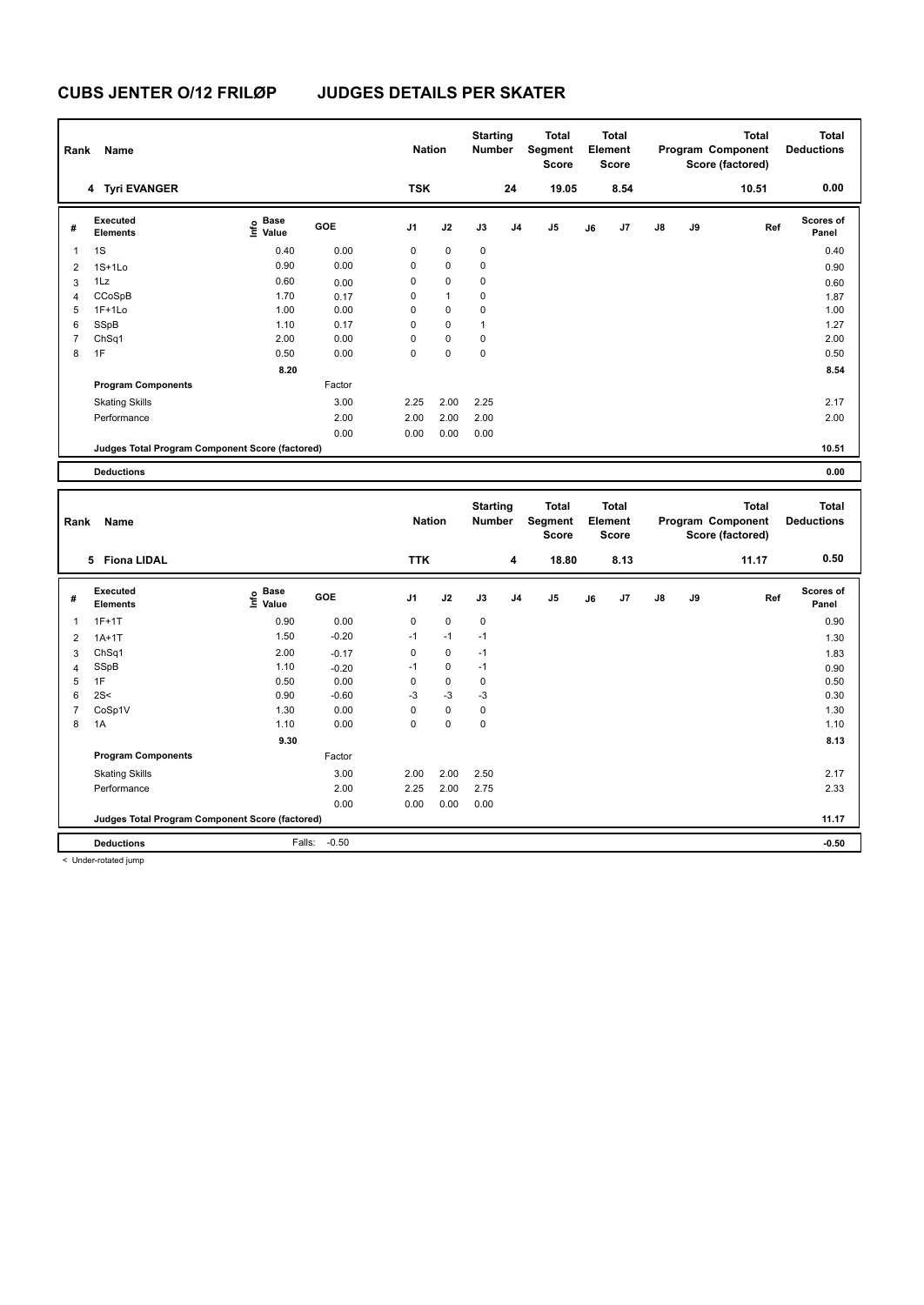| Rank           | Name                                            |                                  |         | <b>Nation</b>  |             | <b>Starting</b><br><b>Number</b> |                | Total<br>Segment<br><b>Score</b> |    | <b>Total</b><br>Element<br><b>Score</b> |               |    | Total<br>Program Component<br>Score (factored) | <b>Total</b><br><b>Deductions</b> |
|----------------|-------------------------------------------------|----------------------------------|---------|----------------|-------------|----------------------------------|----------------|----------------------------------|----|-----------------------------------------|---------------|----|------------------------------------------------|-----------------------------------|
|                | Amelia KUJAWSKA<br>6                            |                                  |         | <b>BSK</b>     |             |                                  | 5              | 18.44                            |    | 8.52                                    |               |    | 9.92                                           | 0.00                              |
| #              | Executed<br><b>Elements</b>                     | <b>Base</b><br>o Base<br>⊆ Value | GOE     | J <sub>1</sub> | J2          | J3                               | J <sub>4</sub> | J5                               | J6 | J7                                      | $\mathsf{J}8$ | J9 | Ref                                            | <b>Scores of</b><br>Panel         |
| $\overline{1}$ | $1F+1Lo$                                        | 1.00                             | 0.00    | 0              | $\mathbf 0$ | $\pmb{0}$                        |                |                                  |    |                                         |               |    |                                                | 1.00                              |
| $\overline{2}$ | 1A                                              | 1.10                             | 0.00    | 0              | 0           | 0                                |                |                                  |    |                                         |               |    |                                                | 1.10                              |
| 3              | 1Lz+1A+SEQ                                      | 1.36                             | $-0.07$ | 0              | 0           | $-1$                             |                |                                  |    |                                         |               |    |                                                | 1.29                              |
| 4              | SSpB                                            | 1.10                             | $-0.10$ | 0              | $\mathbf 0$ | $-1$                             |                |                                  |    |                                         |               |    |                                                | 1.00                              |
| 5              | 1S                                              | 0.40                             | 0.00    | 0              | $\mathbf 0$ | 0                                |                |                                  |    |                                         |               |    |                                                | 0.40                              |
| 6              | CoSpB                                           | 1.50                             | $-0.10$ | 0              | $\mathbf 0$ | $-1$                             |                |                                  |    |                                         |               |    |                                                | 1.40                              |
| $\overline{7}$ | ChSq1                                           | 2.00                             | $-0.17$ | 0              | $\mathbf 0$ | $-1$                             |                |                                  |    |                                         |               |    |                                                | 1.83                              |
| 8              | $1F+1T^*$                                       | 0.50                             | 0.00    | 0              | 0           | $\mathbf 0$                      |                |                                  |    |                                         |               |    |                                                | 0.50                              |
|                |                                                 | 8.96                             |         |                |             |                                  |                |                                  |    |                                         |               |    |                                                | 8.52                              |
|                | <b>Program Components</b>                       |                                  | Factor  |                |             |                                  |                |                                  |    |                                         |               |    |                                                |                                   |
|                | <b>Skating Skills</b>                           |                                  | 3.00    | 1.75           | 2.00        | 2.00                             |                |                                  |    |                                         |               |    |                                                | 1.92                              |
|                | Performance                                     |                                  | 2.00    | 1.75           | 2.00        | 2.50                             |                |                                  |    |                                         |               |    |                                                | 2.08                              |
|                |                                                 |                                  | 0.00    | 0.00           | 0.00        | 0.00                             |                |                                  |    |                                         |               |    |                                                |                                   |
|                | Judges Total Program Component Score (factored) |                                  |         |                |             |                                  |                |                                  |    |                                         |               |    |                                                | 9.92                              |
|                | <b>Deductions</b>                               |                                  |         |                |             |                                  |                |                                  |    |                                         |               |    |                                                | 0.00                              |

\* Invalid element

| Rank           | Name                                            |                       |            | <b>Nation</b>  |      | <b>Starting</b><br><b>Number</b> |                | <b>Total</b><br>Segment<br><b>Score</b> |    | <b>Total</b><br>Element<br><b>Score</b> |               |    | <b>Total</b><br>Program Component<br>Score (factored) | <b>Total</b><br><b>Deductions</b> |
|----------------|-------------------------------------------------|-----------------------|------------|----------------|------|----------------------------------|----------------|-----------------------------------------|----|-----------------------------------------|---------------|----|-------------------------------------------------------|-----------------------------------|
|                | <b>Julie SLETTEN</b><br>7                       |                       |            | <b>OSK</b>     |      |                                  | 6              | 17.68                                   |    | 8.27                                    |               |    | 9.41                                                  | 0.00                              |
| #              | Executed<br><b>Elements</b>                     | Base<br>lnfo<br>Value | <b>GOE</b> | J <sub>1</sub> | J2   | J3                               | J <sub>4</sub> | J5                                      | J6 | J7                                      | $\mathsf{J}8$ | J9 | Ref                                                   | <b>Scores of</b><br>Panel         |
| 1              | 1Lz+Lo                                          | 0.60                  | 0.00       | 0              | 0    | 0                                |                |                                         |    |                                         |               |    |                                                       | 0.60                              |
| 2              | $1A+1T$                                         | 1.50                  | $-0.13$    | 0              | $-1$ | $-1$                             |                |                                         |    |                                         |               |    |                                                       | 1.37                              |
| 3              | 1A                                              | 1.10                  | 0.00       | 0              | 0    | 0                                |                |                                         |    |                                         |               |    |                                                       | 1.10                              |
| 4              | CoSpBV                                          | 1.10                  | $-0.10$    | 0              | 0    | $-1$                             |                |                                         |    |                                         |               |    |                                                       | 1.00                              |
| 5              | 1F                                              | 0.50                  | 0.00       | 0              | 0    | 0                                |                |                                         |    |                                         |               |    |                                                       | 0.50                              |
| 6              | ChSq1                                           | 2.00                  | 0.00       | 0              | 0    | 0                                |                |                                         |    |                                         |               |    |                                                       | 2.00                              |
| $\overline{7}$ | 1S                                              | 0.40                  | 0.00       | 0              | 0    | 0                                |                |                                         |    |                                         |               |    |                                                       | 0.40                              |
| 8              | SSp1                                            | 1.30                  | 0.00       | 0              | 0    | 0                                |                |                                         |    |                                         |               |    |                                                       | 1.30                              |
|                |                                                 | 8.50                  |            |                |      |                                  |                |                                         |    |                                         |               |    |                                                       | 8.27                              |
|                | <b>Program Components</b>                       |                       | Factor     |                |      |                                  |                |                                         |    |                                         |               |    |                                                       |                                   |
|                | <b>Skating Skills</b>                           |                       | 3.00       | 1.75           | 1.75 | 1.75                             |                |                                         |    |                                         |               |    |                                                       | 1.75                              |
|                | Performance                                     |                       | 2.00       | 2.00           | 1.75 | 2.50                             |                |                                         |    |                                         |               |    |                                                       | 2.08                              |
|                |                                                 |                       | 0.00       | 0.00           | 0.00 | 0.00                             |                |                                         |    |                                         |               |    |                                                       |                                   |
|                | Judges Total Program Component Score (factored) |                       |            |                |      |                                  |                |                                         |    |                                         |               |    |                                                       | 9.41                              |

**Deductions 0.00**

| Rank           | Name                                            |                                  |         | <b>Nation</b>  |             | <b>Starting</b><br><b>Number</b> |                | <b>Total</b><br>Segment<br><b>Score</b> |    | Total<br>Element<br><b>Score</b> |               |    | <b>Total</b><br>Program Component<br>Score (factored) | <b>Total</b><br><b>Deductions</b> |
|----------------|-------------------------------------------------|----------------------------------|---------|----------------|-------------|----------------------------------|----------------|-----------------------------------------|----|----------------------------------|---------------|----|-------------------------------------------------------|-----------------------------------|
|                | <b>Amalie RAUDEBERG</b><br>8                    |                                  |         | <b>AKK</b>     |             |                                  | 14             | 17.50                                   |    | 10.40                            |               |    | 9.10                                                  | 2.00                              |
| #              | Executed<br><b>Elements</b>                     | <b>Base</b><br>e Base<br>⊆ Value | GOE     | J <sub>1</sub> | J2          | J3                               | J <sub>4</sub> | J5                                      | J6 | J <sub>7</sub>                   | $\mathsf{J}8$ | J9 | Ref                                                   | <b>Scores of</b><br>Panel         |
| 1              | $1A+1T$                                         | 1.50                             | 0.00    | 0              | 0           | 0                                |                |                                         |    |                                  |               |    |                                                       | 1.50                              |
| 2              | CCoSp1V                                         | 1.70                             | 0.00    | 0              | $\mathbf 0$ | 0                                |                |                                         |    |                                  |               |    |                                                       | 1.70                              |
| 3              | 2S                                              | 1.30                             | $-0.20$ | $-1$           | $-1$        | $-1$                             |                |                                         |    |                                  |               |    |                                                       | 1.10                              |
| $\overline{4}$ | ChSq1                                           | 2.00                             | 0.00    | 0              | $\mathbf 0$ | 0                                |                |                                         |    |                                  |               |    |                                                       | 2.00                              |
| 5              | 1A                                              | 1.10                             | $-0.27$ | $-1$           | $-1$        | $-2$                             |                |                                         |    |                                  |               |    |                                                       | 0.83                              |
| 6              | 1Lz+1Lo                                         | 1.10                             | 0.00    | 0              | $\mathbf 0$ | 0                                |                |                                         |    |                                  |               |    |                                                       | 1.10                              |
|                | 2S                                              | 1.30                             | $-0.60$ | $-3$           | $-3$        | $-3$                             |                |                                         |    |                                  |               |    |                                                       | 0.70                              |
| 8              | SSp1                                            | 1.30                             | 0.17    | 0              | 0           | $\mathbf{1}$                     |                |                                         |    |                                  |               |    |                                                       | 1.47                              |
|                |                                                 | 11.30                            |         |                |             |                                  |                |                                         |    |                                  |               |    |                                                       | 10.40                             |
|                | <b>Program Components</b>                       |                                  | Factor  |                |             |                                  |                |                                         |    |                                  |               |    |                                                       |                                   |
|                | <b>Skating Skills</b>                           |                                  | 3.00    | 1.75           | 1.75        | 2.25                             |                |                                         |    |                                  |               |    |                                                       | 1.92                              |
|                | Performance                                     |                                  | 2.00    | 2.00           | 1.75        | 1.25                             |                |                                         |    |                                  |               |    |                                                       | 1.67                              |
|                |                                                 |                                  | 0.00    | 0.00           | 0.00        | 0.00                             |                |                                         |    |                                  |               |    |                                                       |                                   |
|                | Judges Total Program Component Score (factored) |                                  |         |                |             |                                  |                |                                         |    |                                  |               |    |                                                       | 9.10                              |
|                | <b>Deductions</b>                               | Time violation:                  | $-1.00$ |                |             |                                  | Falls:         | $-1.00$                                 |    |                                  |               |    |                                                       | $-2.00$                           |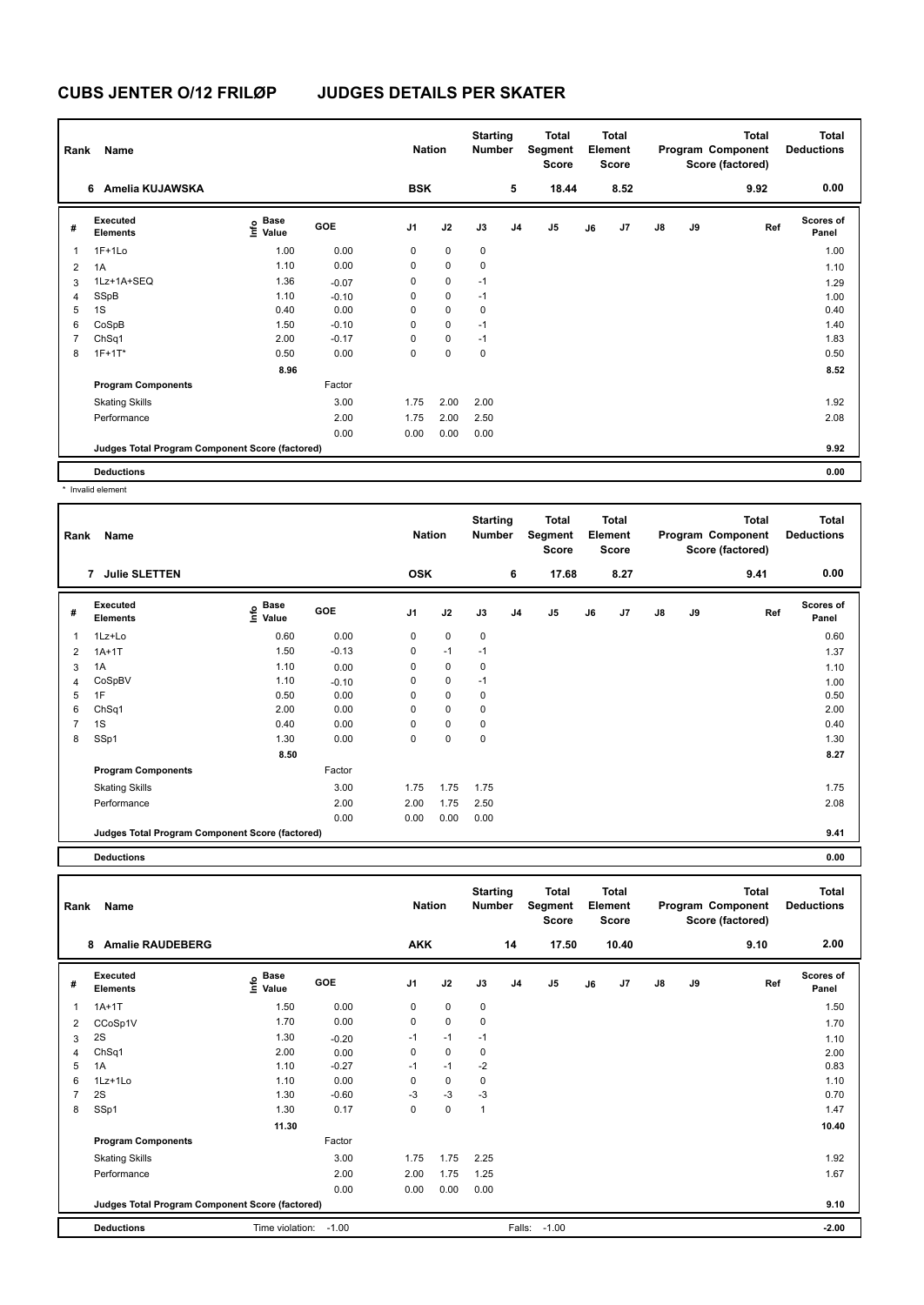| Rank           | Name                                            |                   |         | <b>Nation</b>  |             | <b>Starting</b><br><b>Number</b> |                | Total<br>Segment<br><b>Score</b> |    | <b>Total</b><br>Element<br><b>Score</b> |               |    | <b>Total</b><br>Program Component<br>Score (factored) | <b>Total</b><br><b>Deductions</b> |
|----------------|-------------------------------------------------|-------------------|---------|----------------|-------------|----------------------------------|----------------|----------------------------------|----|-----------------------------------------|---------------|----|-------------------------------------------------------|-----------------------------------|
|                | Victoria Sofia LIMM RUVINA<br>9                 |                   |         | <b>FKK</b>     |             |                                  | 23             | 16.80                            |    | 8.90                                    |               |    | 7.90                                                  | 0.00                              |
| #              | Executed<br><b>Elements</b>                     | e Base<br>⊆ Value | GOE     | J <sub>1</sub> | J2          | J3                               | J <sub>4</sub> | J5                               | J6 | J7                                      | $\mathsf{J}8$ | J9 | Ref                                                   | <b>Scores of</b><br>Panel         |
| 1              | SSp1                                            | 1.30              | 0.00    | 0              | 0           | 0                                |                |                                  |    |                                         |               |    |                                                       | 1.30                              |
| 2              | 1F                                              | 0.50              | $-0.03$ | 0              | 0           | $-1$                             |                |                                  |    |                                         |               |    |                                                       | 0.47                              |
| 3              | 1A                                              | 1.10              | $-0.07$ | 0              | $\mathbf 0$ | $-1$                             |                |                                  |    |                                         |               |    |                                                       | 1.03                              |
| 4              | $1F+1Lo$                                        | 1.00              | 0.00    | 0              | $\pmb{0}$   | 0                                |                |                                  |    |                                         |               |    |                                                       | 1.00                              |
| 5              | ChSq1                                           | 2.00              | 0.00    | 0              | $\mathbf 0$ | 0                                |                |                                  |    |                                         |               |    |                                                       | 2.00                              |
| 6              | CCoSp1V                                         | 1.70              | $-0.20$ | $-1$           | $\pmb{0}$   | $-1$                             |                |                                  |    |                                         |               |    |                                                       | 1.50                              |
| $\overline{7}$ | 1A                                              | 1.10              | $-0.40$ | $-2$           | $-2$        | $-2$                             |                |                                  |    |                                         |               |    |                                                       | 0.70                              |
| 8              | $1S+1L0$                                        | 0.90              | 0.00    | 0              | $\mathbf 0$ | $\mathbf 0$                      |                |                                  |    |                                         |               |    |                                                       | 0.90                              |
|                |                                                 | 9.60              |         |                |             |                                  |                |                                  |    |                                         |               |    |                                                       | 8.90                              |
|                | <b>Program Components</b>                       |                   | Factor  |                |             |                                  |                |                                  |    |                                         |               |    |                                                       |                                   |
|                | <b>Skating Skills</b>                           |                   | 3.00    | 1.25           | 1.75        | 1.75                             |                |                                  |    |                                         |               |    |                                                       | 1.58                              |
|                | Performance                                     |                   | 2.00    | 1.50           | 1.75        | 1.50                             |                |                                  |    |                                         |               |    |                                                       | 1.58                              |
|                |                                                 |                   | 0.00    | 0.00           | 0.00        | 0.00                             |                |                                  |    |                                         |               |    |                                                       |                                   |
|                | Judges Total Program Component Score (factored) |                   |         |                |             |                                  |                |                                  |    |                                         |               |    |                                                       | 7.90                              |
|                | <b>Deductions</b>                               |                   |         |                |             |                                  |                |                                  |    |                                         |               |    |                                                       | 0.00                              |

| Rank           | Name                                            |                                           |         | <b>Nation</b>            |                          | <b>Starting</b><br><b>Number</b> |                | <b>Total</b><br>Segment<br><b>Score</b> |    | Total<br>Element<br><b>Score</b> |               |    | <b>Total</b><br>Program Component<br>Score (factored) | <b>Total</b><br><b>Deductions</b> |
|----------------|-------------------------------------------------|-------------------------------------------|---------|--------------------------|--------------------------|----------------------------------|----------------|-----------------------------------------|----|----------------------------------|---------------|----|-------------------------------------------------------|-----------------------------------|
| 10             | <b>Daniela GARCIA HAUGE</b>                     |                                           |         | <b>FKK</b>               |                          |                                  | 1              | 16.66                                   |    | 7.33                             |               |    | 9.33                                                  | 0.00                              |
| #              | Executed<br><b>Elements</b>                     | $\frac{6}{5}$ Base<br>$\frac{1}{5}$ Value | GOE     | J <sub>1</sub>           | J2                       | J3                               | J <sub>4</sub> | J5                                      | J6 | J7                               | $\mathsf{J}8$ | J9 | Ref                                                   | <b>Scores of</b><br>Panel         |
| $\overline{1}$ | 2S<                                             | 0.90                                      | $-0.47$ | $-2$                     | $-2$                     | $-3$                             |                |                                         |    |                                  |               |    |                                                       | 0.43                              |
| $\overline{2}$ | 1F                                              | 0.50                                      | 0.00    | 0                        | $\mathbf 0$              | $\mathbf 0$                      |                |                                         |    |                                  |               |    |                                                       | 0.50                              |
| 3              | SSp1                                            | 1.30                                      | 0.00    | 0                        | $\mathbf 0$              | $\mathbf 0$                      |                |                                         |    |                                  |               |    |                                                       | 1.30                              |
| $\overline{4}$ | 1A<<+SEQ+1T*                                    | 0.00                                      | 0.00    | $\overline{\phantom{a}}$ | $\overline{\phantom{a}}$ | $\overline{\phantom{a}}$         |                |                                         |    |                                  |               |    |                                                       | 0.00                              |
| 5              | CCoSpBV                                         | 1.50                                      | $-0.10$ | 0                        | 0                        | $-1$                             |                |                                         |    |                                  |               |    |                                                       | 1.40                              |
| 6              | $1F+1T$                                         | 0.90                                      | 0.00    | 0                        | $\mathbf 0$              | 0                                |                |                                         |    |                                  |               |    |                                                       | 0.90                              |
| 7              | 1Lo                                             | 0.50                                      | 0.07    | 0                        | $\mathbf 0$              | 1                                |                |                                         |    |                                  |               |    |                                                       | 0.57                              |
| 8              | ChSq1                                           | 2.00                                      | 0.23    | 1                        | $\mathbf 0$              | 0                                |                |                                         |    |                                  |               |    |                                                       | 2.23                              |
|                |                                                 | 7.60                                      |         |                          |                          |                                  |                |                                         |    |                                  |               |    |                                                       | 7.33                              |
|                | <b>Program Components</b>                       |                                           | Factor  |                          |                          |                                  |                |                                         |    |                                  |               |    |                                                       |                                   |
|                | <b>Skating Skills</b>                           |                                           | 3.00    | 1.50                     | 1.75                     | 2.25                             |                |                                         |    |                                  |               |    |                                                       | 1.83                              |
|                | Performance                                     |                                           | 2.00    | 1.75                     | 1.75                     | 2.25                             |                |                                         |    |                                  |               |    |                                                       | 1.92                              |
|                |                                                 |                                           | 0.00    | 0.00                     | 0.00                     | 0.00                             |                |                                         |    |                                  |               |    |                                                       |                                   |
|                | Judges Total Program Component Score (factored) |                                           |         |                          |                          |                                  |                |                                         |    |                                  |               |    |                                                       | 9.33                              |
|                | <b>Deductions</b>                               |                                           |         |                          |                          |                                  |                |                                         |    |                                  |               |    |                                                       | 0.00                              |

< Under-rotated jump << Downgraded jump \* Invalid element

| Rank | Name                                            |                                    |            | <b>Nation</b>  |                          | <b>Starting</b><br><b>Number</b> |                | <b>Total</b><br>Segment<br>Score |    | <b>Total</b><br>Element<br>Score |               |    | <b>Total</b><br>Program Component<br>Score (factored) | <b>Total</b><br><b>Deductions</b> |
|------|-------------------------------------------------|------------------------------------|------------|----------------|--------------------------|----------------------------------|----------------|----------------------------------|----|----------------------------------|---------------|----|-------------------------------------------------------|-----------------------------------|
|      | <b>Anna RABE LIKVERN</b><br>11                  |                                    |            | <b>BSK</b>     |                          |                                  | 20             | 15.66                            |    | 7.41                             |               |    | 8.25                                                  | 0.00                              |
| #    | Executed<br><b>Elements</b>                     | <b>Base</b><br>$\frac{6}{5}$ Value | <b>GOE</b> | J <sub>1</sub> | J2                       | J3                               | J <sub>4</sub> | J <sub>5</sub>                   | J6 | J7                               | $\mathsf{J}8$ | J9 | Ref                                                   | <b>Scores of</b><br>Panel         |
| 1    | 1Lz                                             | 0.60                               | 0.00       | 0              | $\mathbf 0$              | 0                                |                |                                  |    |                                  |               |    |                                                       | 0.60                              |
| 2    | $1F+1Lo$                                        | 1.00                               | 0.00       | 0              | $\mathbf 0$              | 0                                |                |                                  |    |                                  |               |    |                                                       | 1.00                              |
| 3    | ChSq1                                           | 2.00                               | 0.00       | 0              | $\mathbf 0$              | 0                                |                |                                  |    |                                  |               |    |                                                       | 2.00                              |
| 4    | 1Lo+1A+SEQ                                      | 1.28                               | 0.00       | 0              | $\mathbf 0$              | 0                                |                |                                  |    |                                  |               |    |                                                       | 1.28                              |
| 5    | CoSp                                            | 0.00                               | 0.00       | ٠              | $\overline{\phantom{a}}$ | ٠                                |                |                                  |    |                                  |               |    |                                                       | 0.00                              |
| 6    | 1F                                              | 0.50                               | 0.00       | 0              | $\mathbf 0$              | $\mathbf 0$                      |                |                                  |    |                                  |               |    |                                                       | 0.50                              |
|      | 1A                                              | 1.10                               | $-0.07$    | 0              | $\pmb{0}$                | $-1$                             |                |                                  |    |                                  |               |    |                                                       | 1.03                              |
| 8    | SSpB                                            | 1.10                               | $-0.10$    | 0              | $\pmb{0}$                | $-1$                             |                |                                  |    |                                  |               |    |                                                       | 1.00                              |
|      |                                                 | 7.58                               |            |                |                          |                                  |                |                                  |    |                                  |               |    |                                                       | 7.41                              |
|      | <b>Program Components</b>                       |                                    | Factor     |                |                          |                                  |                |                                  |    |                                  |               |    |                                                       |                                   |
|      | <b>Skating Skills</b>                           |                                    | 3.00       | 1.50           | 1.75                     | 2.00                             |                |                                  |    |                                  |               |    |                                                       | 1.75                              |
|      | Performance                                     |                                    | 2.00       | 1.50           | 1.50                     | 1.50                             |                |                                  |    |                                  |               |    |                                                       | 1.50                              |
|      |                                                 |                                    | 0.00       | 0.00           | 0.00                     | 0.00                             |                |                                  |    |                                  |               |    |                                                       |                                   |
|      | Judges Total Program Component Score (factored) |                                    |            |                |                          |                                  |                |                                  |    |                                  |               |    |                                                       | 8.25                              |
|      | <b>Deductions</b>                               |                                    |            |                |                          |                                  |                |                                  |    |                                  |               |    |                                                       | 0.00                              |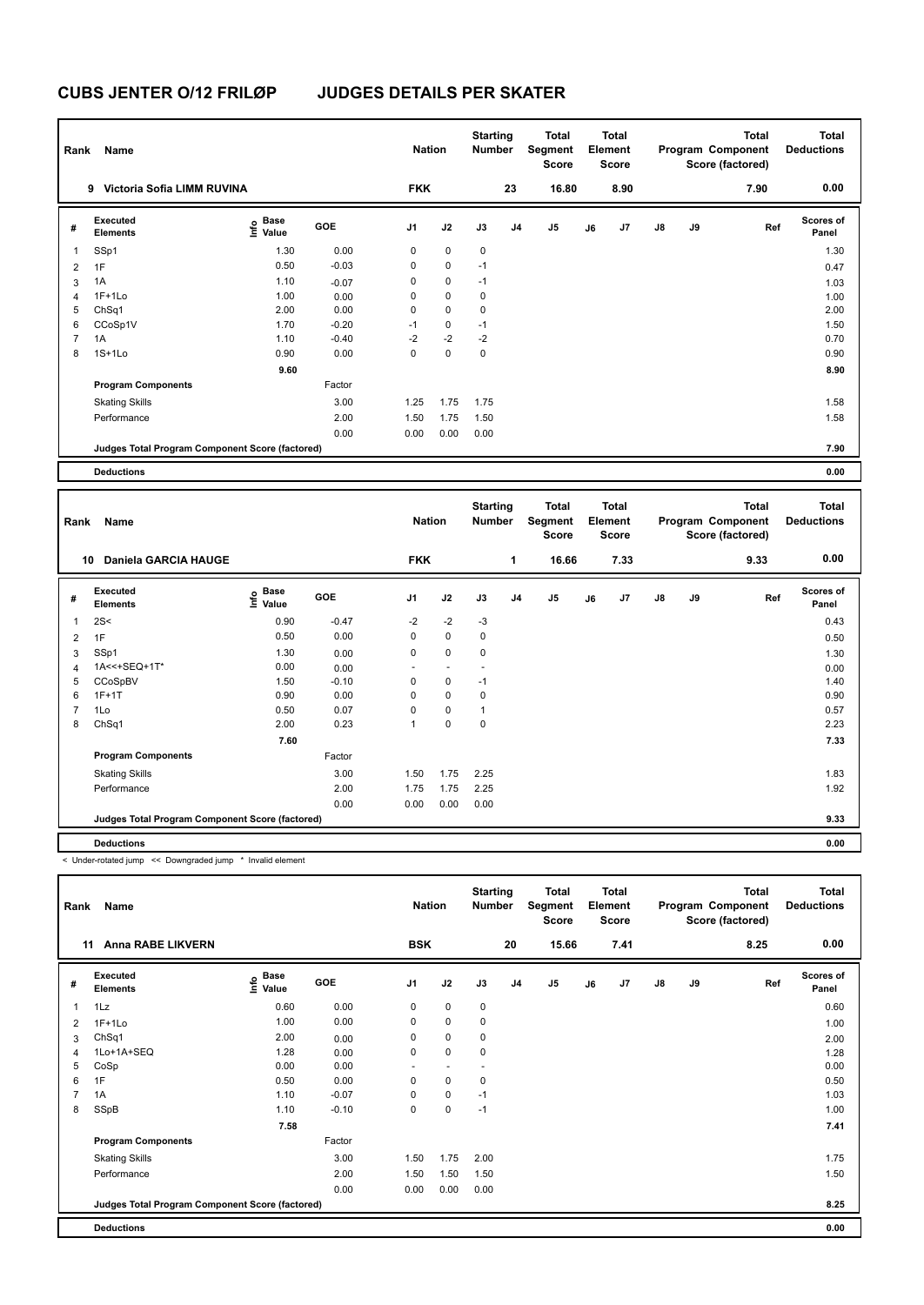| Rank           | <b>Name</b>                                     |                   |         | <b>Nation</b>  |             | <b>Starting</b><br><b>Number</b> |                | <b>Total</b><br>Segment<br><b>Score</b> |    | <b>Total</b><br>Element<br><b>Score</b> |               |    | <b>Total</b><br>Program Component<br>Score (factored) | <b>Total</b><br><b>Deductions</b> |
|----------------|-------------------------------------------------|-------------------|---------|----------------|-------------|----------------------------------|----------------|-----------------------------------------|----|-----------------------------------------|---------------|----|-------------------------------------------------------|-----------------------------------|
|                | 12 Ida Helene FREITAG                           |                   |         | <b>TTK</b>     |             |                                  | 15             | 15.65                                   |    | 6.80                                    |               |    | 8.85                                                  | 0.00                              |
| #              | <b>Executed</b><br>Elements                     | 은 Base<br>트 Value | GOE     | J <sub>1</sub> | J2          | J3                               | J <sub>4</sub> | J <sub>5</sub>                          | J6 | J7                                      | $\mathsf{J}8$ | J9 | Ref                                                   | <b>Scores of</b><br>Panel         |
| 1              | $1F+1Lo$                                        | 1.00              | 0.00    | 0              | 0           | 0                                |                |                                         |    |                                         |               |    |                                                       | 1.00                              |
| $\overline{2}$ | 1S                                              | 0.40              | 0.00    | $\mathbf 0$    | $\mathbf 0$ | 0                                |                |                                         |    |                                         |               |    |                                                       | 0.40                              |
| 3              | CoSpBV                                          | 1.10              | $-0.30$ | $-1$           | $-1$        | $-1$                             |                |                                         |    |                                         |               |    |                                                       | 0.80                              |
| 4              | $1Lo+1T$                                        | 0.90              | $-0.07$ | $-1$           | $-1$        | 0                                |                |                                         |    |                                         |               |    |                                                       | 0.83                              |
| 5              | SSpB                                            | 1.10              | 0.17    | $\mathbf{1}$   | $\mathbf 0$ | $\mathbf 0$                      |                |                                         |    |                                         |               |    |                                                       | 1.27                              |
| 6              | ChSq1                                           | 2.00              | $-0.50$ | $-1$           | $-1$        | $-1$                             |                |                                         |    |                                         |               |    |                                                       | 1.50                              |
| $\overline{7}$ | 1Lo                                             | 0.50              | 0.00    | $\mathbf 0$    | $\mathbf 0$ | 0                                |                |                                         |    |                                         |               |    |                                                       | 0.50                              |
| 8              | 1F                                              | 0.50              | 0.00    | $\Omega$       | $\mathbf 0$ | $\mathbf 0$                      |                |                                         |    |                                         |               |    |                                                       | 0.50                              |
|                |                                                 | 7.50              |         |                |             |                                  |                |                                         |    |                                         |               |    |                                                       | 6.80                              |
|                | <b>Program Components</b>                       |                   | Factor  |                |             |                                  |                |                                         |    |                                         |               |    |                                                       |                                   |
|                | <b>Skating Skills</b>                           |                   | 3.00    | 1.50           | 1.50        | 2.00                             |                |                                         |    |                                         |               |    |                                                       | 1.67                              |
|                | Performance                                     |                   | 2.00    | 2.00           | 1.25        | 2.50                             |                |                                         |    |                                         |               |    |                                                       | 1.92                              |
|                |                                                 |                   | 0.00    | 0.00           | 0.00        | 0.00                             |                |                                         |    |                                         |               |    |                                                       |                                   |
|                | Judges Total Program Component Score (factored) |                   |         |                |             |                                  |                |                                         |    |                                         |               |    |                                                       | 8.85                              |
|                | <b>Deductions</b>                               |                   |         |                |             |                                  |                |                                         |    |                                         |               |    |                                                       | 0.00                              |
| Rank           | Name                                            |                   |         | <b>Nation</b>  |             | <b>Starting</b><br><b>Number</b> |                | <b>Total</b><br>Segment<br><b>Score</b> |    | <b>Total</b><br>Element<br><b>Score</b> |               |    | <b>Total</b><br>Program Component<br>Score (factored) | <b>Total</b><br><b>Deductions</b> |
|                | Nanna Seline FREDRIKSEN LYCHE<br>13             |                   |         | <b>FKK</b>     |             |                                  | 9              | 15.49                                   |    | 6.34                                    |               |    | 9.65                                                  | 0.50                              |
| #              | <b>Executed</b><br><b>Elements</b>              | e Base<br>E Value | GOE     | J <sub>1</sub> | J2          | J3                               | J <sub>4</sub> | J <sub>5</sub>                          | J6 | J7                                      | $\mathsf{J}8$ | J9 | Ref                                                   | <b>Scores of</b><br>Panel         |
| 1              | $1F+1Lo$                                        | 1.00              | $-0.03$ | $-1$           | $\pmb{0}$   | 0                                |                |                                         |    |                                         |               |    |                                                       | 0.97                              |
| 2              | 1A                                              | 1.10              | $-0.20$ | $-1$           | $-1$        | $-1$                             |                |                                         |    |                                         |               |    |                                                       | 0.90                              |

 $3 \quad 2$ S 1.30  $-0.60$   $-3 \quad -3$   $-3$   $-3$  SSp 0.00 0.00 - - - 0.00 1Lz+1Lo 1.10 -0.03 0 -1 0 1.07 1A 1.10  $1.10$   $-0.07$  0  $0$   $-1$  CoSp 0.00 0.00 - - - 0.00 ChSq1 2.00 -0.33 -1 -1 0 1.67

Skating Skills 1.50 1.75 2.25 3.00 1.83

Performance 2.00 2.00 2.00 1.75 2.50 2.08 2.08 2.08 2.08

**Judges Total Program Component Score (factored) 9.65**

0.00 0.00 0.00 0.00

Factor

 **7.60 6.34**

|                | <b>Deductions</b>                               | Falls:                           | $-0.50$ |                |                      |                                  |                |                                         |    |                                         |               |    |                                                       | $-0.50$                           |
|----------------|-------------------------------------------------|----------------------------------|---------|----------------|----------------------|----------------------------------|----------------|-----------------------------------------|----|-----------------------------------------|---------------|----|-------------------------------------------------------|-----------------------------------|
| Rank           | <b>Name</b>                                     |                                  |         | <b>Nation</b>  |                      | <b>Starting</b><br><b>Number</b> |                | <b>Total</b><br>Segment<br><b>Score</b> |    | <b>Total</b><br>Element<br><b>Score</b> |               |    | <b>Total</b><br>Program Component<br>Score (factored) | <b>Total</b><br><b>Deductions</b> |
|                | 14 Vår BUERSTAD                                 |                                  |         | <b>FKK</b>     |                      |                                  | 8              | 14.04                                   |    | 6.30                                    |               |    | 7.74                                                  | 0.00                              |
| #              | Executed<br><b>Elements</b>                     | <b>Base</b><br>e Base<br>⊆ Value | GOE     | J <sub>1</sub> | J2                   | J3                               | J <sub>4</sub> | J5                                      | J6 | J <sub>7</sub>                          | $\mathsf{J}8$ | J9 | Ref                                                   | Scores of<br>Panel                |
| $\mathbf{1}$   | SSp2                                            | 1.60                             | 0.00    | 0              | $\mathbf 0$          | $\mathbf 0$                      |                |                                         |    |                                         |               |    |                                                       | 1.60                              |
| $\overline{2}$ | 1A<<                                            | 0.00                             | 0.00    |                |                      |                                  |                |                                         |    |                                         |               |    |                                                       | 0.00                              |
| 3              | 1F                                              | 0.50                             | 0.00    | 0              | $\mathbf 0$          | 0                                |                |                                         |    |                                         |               |    |                                                       | 0.50                              |
| $\overline{4}$ | ChSq1                                           | 2.00                             | $-0.17$ | $-1$           | $\mathbf 0$          | 0                                |                |                                         |    |                                         |               |    |                                                       | 1.83                              |
| 5              | 1Lo+1Lo                                         | 1.00                             | 0.00    | 0              | $\mathbf 0$          | $\mathbf 0$                      |                |                                         |    |                                         |               |    |                                                       | 1.00                              |
| 6              | CoSp                                            | 0.00                             | 0.00    | $\sim$         | $\ddot{\phantom{1}}$ | $\sim$                           |                |                                         |    |                                         |               |    |                                                       | 0.00                              |
| $\overline{7}$ | $1F+1T$                                         | 0.90                             | $-0.03$ | 0              | $\pmb{0}$            | $-1$                             |                |                                         |    |                                         |               |    |                                                       | 0.87                              |
| 8              | 1Lo                                             | 0.50                             | 0.00    | $\Omega$       | $\mathbf 0$          | $\mathbf 0$                      |                |                                         |    |                                         |               |    |                                                       | 0.50                              |
|                |                                                 | 6.50                             |         |                |                      |                                  |                |                                         |    |                                         |               |    |                                                       | 6.30                              |
|                | <b>Program Components</b>                       |                                  | Factor  |                |                      |                                  |                |                                         |    |                                         |               |    |                                                       |                                   |
|                | <b>Skating Skills</b>                           |                                  | 3.00    | 1.50           | 1.75                 | 1.50                             |                |                                         |    |                                         |               |    |                                                       | 1.58                              |
|                | Performance                                     |                                  | 2.00    | 1.25           | 1.50                 | 1.75                             |                |                                         |    |                                         |               |    |                                                       | 1.50                              |
|                |                                                 |                                  | 0.00    | 0.00           | 0.00                 | 0.00                             |                |                                         |    |                                         |               |    |                                                       |                                   |
|                | Judges Total Program Component Score (factored) |                                  |         |                |                      |                                  |                |                                         |    |                                         |               |    |                                                       | 7.74                              |
|                | <b>Deductions</b>                               |                                  |         |                |                      |                                  |                |                                         |    |                                         |               |    |                                                       | 0.00                              |

<< Downgraded jump

**Program Components**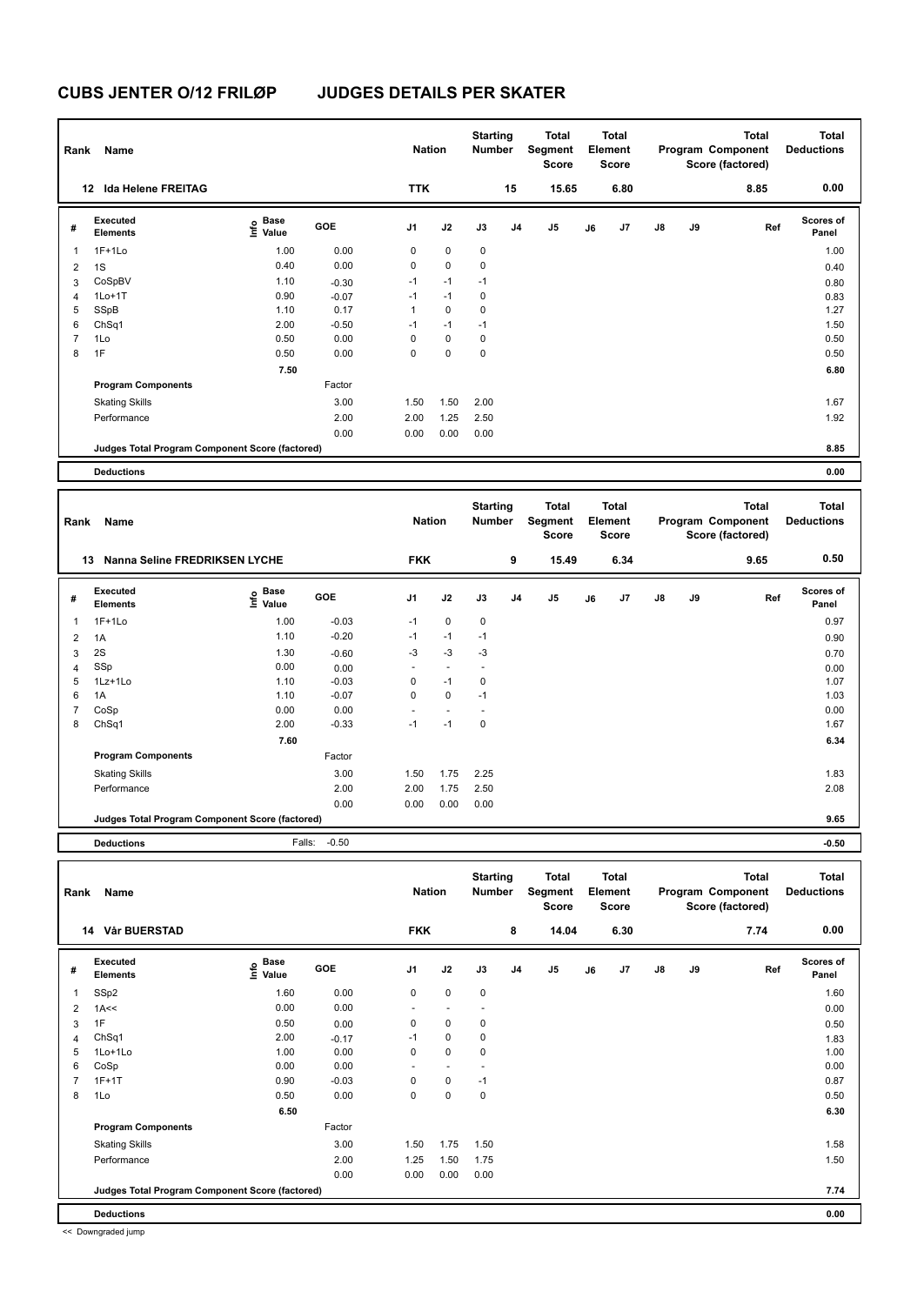| Rank           | Name                                            |                                  |            | <b>Nation</b>            |                          | <b>Starting</b><br><b>Number</b> |                | <b>Total</b><br>Segment<br><b>Score</b> |    | <b>Total</b><br>Element<br><b>Score</b> |               |    | <b>Total</b><br>Program Component<br>Score (factored) | <b>Total</b><br><b>Deductions</b> |
|----------------|-------------------------------------------------|----------------------------------|------------|--------------------------|--------------------------|----------------------------------|----------------|-----------------------------------------|----|-----------------------------------------|---------------|----|-------------------------------------------------------|-----------------------------------|
|                | <b>Hannah TOTH MO</b><br>15                     |                                  |            | <b>AKK</b>               |                          |                                  | 12             | 13.37                                   |    | 5.70                                    |               |    | 7.67                                                  | 0.00                              |
| #              | Executed<br><b>Elements</b>                     | <b>Base</b><br>o Base<br>⊆ Value | <b>GOE</b> | J <sub>1</sub>           | J2                       | J3                               | J <sub>4</sub> | J <sub>5</sub>                          | J6 | J7                                      | $\mathsf{J}8$ | J9 | Ref                                                   | <b>Scores of</b><br>Panel         |
| 1              | $1F+1Lo$                                        | 1.00                             | 0.00       | 0                        | $\mathbf 0$              | $\mathbf 0$                      |                |                                         |    |                                         |               |    |                                                       | 1.00                              |
| $\overline{2}$ | 1A                                              | 1.10                             | 0.00       | 0                        | 0                        | 0                                |                |                                         |    |                                         |               |    |                                                       | 1.10                              |
| 3              | 1Lz                                             | 0.60                             | $-0.20$    | $-2$                     | $-2$                     | $-2$                             |                |                                         |    |                                         |               |    |                                                       | 0.40                              |
| $\overline{4}$ | CSSp                                            | 0.00                             | 0.00       | $\overline{\phantom{a}}$ | $\overline{\phantom{a}}$ |                                  |                |                                         |    |                                         |               |    |                                                       | 0.00                              |
| 5              | ChSq1                                           | 2.00                             | $-0.33$    | $-1$                     | 0                        | $-1$                             |                |                                         |    |                                         |               |    |                                                       | 1.67                              |
| 6              | 1F                                              | 0.50                             | 0.00       | 0                        | 0                        | 0                                |                |                                         |    |                                         |               |    |                                                       | 0.50                              |
| 7              | 1A                                              | 1.10                             | $-0.07$    | 0                        | $\mathbf 0$              | $-1$                             |                |                                         |    |                                         |               |    |                                                       | 1.03                              |
| 8              | CoSp                                            | 0.00                             | 0.00       |                          |                          |                                  |                |                                         |    |                                         |               |    |                                                       | 0.00                              |
|                |                                                 | 6.30                             |            |                          |                          |                                  |                |                                         |    |                                         |               |    |                                                       | 5.70                              |
|                | <b>Program Components</b>                       |                                  | Factor     |                          |                          |                                  |                |                                         |    |                                         |               |    |                                                       |                                   |
|                | <b>Skating Skills</b>                           |                                  | 3.00       | 1.75                     | 1.75                     | 1.50                             |                |                                         |    |                                         |               |    |                                                       | 1.67                              |
|                | Performance                                     |                                  | 2.00       | 1.75                     | 1.25                     | 1.00                             |                |                                         |    |                                         |               |    |                                                       | 1.33                              |
|                |                                                 |                                  | 0.00       | 0.00                     | 0.00                     | 0.00                             |                |                                         |    |                                         |               |    |                                                       |                                   |
|                | Judges Total Program Component Score (factored) |                                  |            |                          |                          |                                  |                |                                         |    |                                         |               |    |                                                       | 7.67                              |
|                | <b>Deductions</b>                               |                                  |            |                          |                          |                                  |                |                                         |    |                                         |               |    |                                                       | 0.00                              |
|                |                                                 |                                  |            |                          |                          |                                  |                |                                         |    |                                         |               |    |                                                       |                                   |

| 0.50<br>OI<br>13<br>13.19<br><b>Emily NÆSS</b><br>5.29<br>8.40<br>16<br>Executed<br><b>Scores of</b><br>Base<br>e Base<br>⊆ Value<br>GOE<br>J2<br>J <sub>1</sub><br>J3<br>J <sub>5</sub><br>$\mathsf{J}8$<br>J9<br>J <sub>4</sub><br>J <sub>7</sub><br>Ref<br>J6<br>#<br><b>Elements</b><br>Panel<br>2.00<br>$-1$<br>$\mathbf 0$<br>ChSq1<br>$-0.17$<br>0<br>$\overline{\phantom{a}}$<br>$-2$<br>$-2$<br>$-2$<br>1.30<br>$-0.40$<br>2S<br>$\overline{2}$<br>CSp<br>0.00<br>0.00<br>3<br>$\overline{\phantom{0}}$<br>$\overline{\phantom{a}}$<br>$\overline{\phantom{a}}$<br>$-3$<br>$-3$<br>$-3$<br>1Lz+1A+SEQ<br>1.36<br>$-0.60$<br>$\overline{4}$<br>$\mathbf 0$<br>$1F+1T$<br>0.90<br>$-0.03$<br>0<br>$-1$<br>0.87<br>5<br>SSp<br>0.00<br>0.00<br>6<br>1Lo<br>$-1$<br>7<br>$-0.07$<br>0<br>$-1$<br>0.50<br>1F<br>0.00<br>$\mathbf 0$<br>$\mathbf 0$<br>0<br>8<br>0.50<br>6.56 | <b>Total</b><br><b>Deductions</b> |
|----------------------------------------------------------------------------------------------------------------------------------------------------------------------------------------------------------------------------------------------------------------------------------------------------------------------------------------------------------------------------------------------------------------------------------------------------------------------------------------------------------------------------------------------------------------------------------------------------------------------------------------------------------------------------------------------------------------------------------------------------------------------------------------------------------------------------------------------------------------------------------|-----------------------------------|
|                                                                                                                                                                                                                                                                                                                                                                                                                                                                                                                                                                                                                                                                                                                                                                                                                                                                                  |                                   |
|                                                                                                                                                                                                                                                                                                                                                                                                                                                                                                                                                                                                                                                                                                                                                                                                                                                                                  |                                   |
|                                                                                                                                                                                                                                                                                                                                                                                                                                                                                                                                                                                                                                                                                                                                                                                                                                                                                  | 1.83                              |
|                                                                                                                                                                                                                                                                                                                                                                                                                                                                                                                                                                                                                                                                                                                                                                                                                                                                                  | 0.90                              |
|                                                                                                                                                                                                                                                                                                                                                                                                                                                                                                                                                                                                                                                                                                                                                                                                                                                                                  | 0.00                              |
|                                                                                                                                                                                                                                                                                                                                                                                                                                                                                                                                                                                                                                                                                                                                                                                                                                                                                  | 0.76                              |
|                                                                                                                                                                                                                                                                                                                                                                                                                                                                                                                                                                                                                                                                                                                                                                                                                                                                                  |                                   |
|                                                                                                                                                                                                                                                                                                                                                                                                                                                                                                                                                                                                                                                                                                                                                                                                                                                                                  | 0.00                              |
|                                                                                                                                                                                                                                                                                                                                                                                                                                                                                                                                                                                                                                                                                                                                                                                                                                                                                  | 0.43                              |
|                                                                                                                                                                                                                                                                                                                                                                                                                                                                                                                                                                                                                                                                                                                                                                                                                                                                                  | 0.50                              |
|                                                                                                                                                                                                                                                                                                                                                                                                                                                                                                                                                                                                                                                                                                                                                                                                                                                                                  | 5.29                              |
| Factor<br><b>Program Components</b>                                                                                                                                                                                                                                                                                                                                                                                                                                                                                                                                                                                                                                                                                                                                                                                                                                              |                                   |
| 1.50<br>3.00<br>1.50<br>1.75<br><b>Skating Skills</b>                                                                                                                                                                                                                                                                                                                                                                                                                                                                                                                                                                                                                                                                                                                                                                                                                            | 1.58                              |
| 1.50<br>Performance<br>2.00<br>1.50<br>2.50                                                                                                                                                                                                                                                                                                                                                                                                                                                                                                                                                                                                                                                                                                                                                                                                                                      | 1.83                              |
| 0.00<br>0.00<br>0.00<br>0.00                                                                                                                                                                                                                                                                                                                                                                                                                                                                                                                                                                                                                                                                                                                                                                                                                                                     |                                   |
| Judges Total Program Component Score (factored)                                                                                                                                                                                                                                                                                                                                                                                                                                                                                                                                                                                                                                                                                                                                                                                                                                  | 8.40                              |

**Deductions** Falls: -0.50 **-0.50**

| Rank           | Name                                            |                           |         | <b>Nation</b>  |                | <b>Starting</b><br><b>Number</b> |                | <b>Total</b><br>Segment<br><b>Score</b> |    | Total<br>Element<br><b>Score</b> |               |    | <b>Total</b><br>Program Component<br>Score (factored) | <b>Total</b><br><b>Deductions</b> |
|----------------|-------------------------------------------------|---------------------------|---------|----------------|----------------|----------------------------------|----------------|-----------------------------------------|----|----------------------------------|---------------|----|-------------------------------------------------------|-----------------------------------|
|                | Ane Vilde STORMARK GULBRANDSEN<br>17            |                           |         | <b>TTK</b>     |                |                                  | 16             | 13.15                                   |    | 4.90                             |               |    | 9.75                                                  | 1.50                              |
| #              | Executed<br><b>Elements</b>                     | Base<br>e Base<br>⊆ Value | GOE     | J <sub>1</sub> | J2             | J3                               | J <sub>4</sub> | J5                                      | J6 | J7                               | $\mathsf{J}8$ | J9 | Ref                                                   | <b>Scores of</b><br>Panel         |
| $\overline{1}$ | 2S                                              | 1.30                      | $-0.60$ | $-3$           | $-3$           | $-3$                             |                |                                         |    |                                  |               |    |                                                       | 0.70                              |
| 2              | $1Lz+1Lo$                                       | 1.10                      | $-0.03$ | $-1$           | $\mathbf 0$    | $\mathbf 0$                      |                |                                         |    |                                  |               |    |                                                       | 1.07                              |
| 3              | 1A                                              | 1.10                      | $-0.60$ | $-3$           | $-3$           | $-3$                             |                |                                         |    |                                  |               |    |                                                       | 0.50                              |
| 4              | ChSq1                                           | 2.00                      | $-1.50$ | $-3$           | $-3$           | $-3$                             |                |                                         |    |                                  |               |    |                                                       | 0.50                              |
| 5              | CSp                                             | 0.00                      | 0.00    | $\sim$         | $\blacksquare$ |                                  |                |                                         |    |                                  |               |    |                                                       | 0.00                              |
| 6              | 1A<                                             | 0.80                      | $-0.60$ | $-3$           | $-3$           | $-3$                             |                |                                         |    |                                  |               |    |                                                       | 0.20                              |
| $\overline{7}$ | 1Lo                                             | 0.50                      | 0.00    | 0              | $\mathbf 0$    | 0                                |                |                                         |    |                                  |               |    |                                                       | 0.50                              |
| 8              | SSpB                                            | 1.10                      | 0.33    | 0              | $\mathbf{1}$   | $\mathbf{1}$                     |                |                                         |    |                                  |               |    |                                                       | 1.43                              |
|                |                                                 | 7.90                      |         |                |                |                                  |                |                                         |    |                                  |               |    |                                                       | 4.90                              |
|                | <b>Program Components</b>                       |                           | Factor  |                |                |                                  |                |                                         |    |                                  |               |    |                                                       |                                   |
|                | <b>Skating Skills</b>                           |                           | 3.00    | 2.25           | 2.50           | 2.00                             |                |                                         |    |                                  |               |    |                                                       | 2.25                              |
|                | Performance                                     |                           | 2.00    | 1.75           | 1.00           | 1.75                             |                |                                         |    |                                  |               |    |                                                       | 1.50                              |
|                |                                                 |                           | 0.00    | 0.00           | 0.00           | 0.00                             |                |                                         |    |                                  |               |    |                                                       |                                   |
|                | Judges Total Program Component Score (factored) |                           |         |                |                |                                  |                |                                         |    |                                  |               |    |                                                       | 9.75                              |
|                | <b>Deductions</b>                               | Falls:                    | $-1.50$ |                |                |                                  |                |                                         |    |                                  |               |    |                                                       | $-1.50$                           |

< Under-rotated jump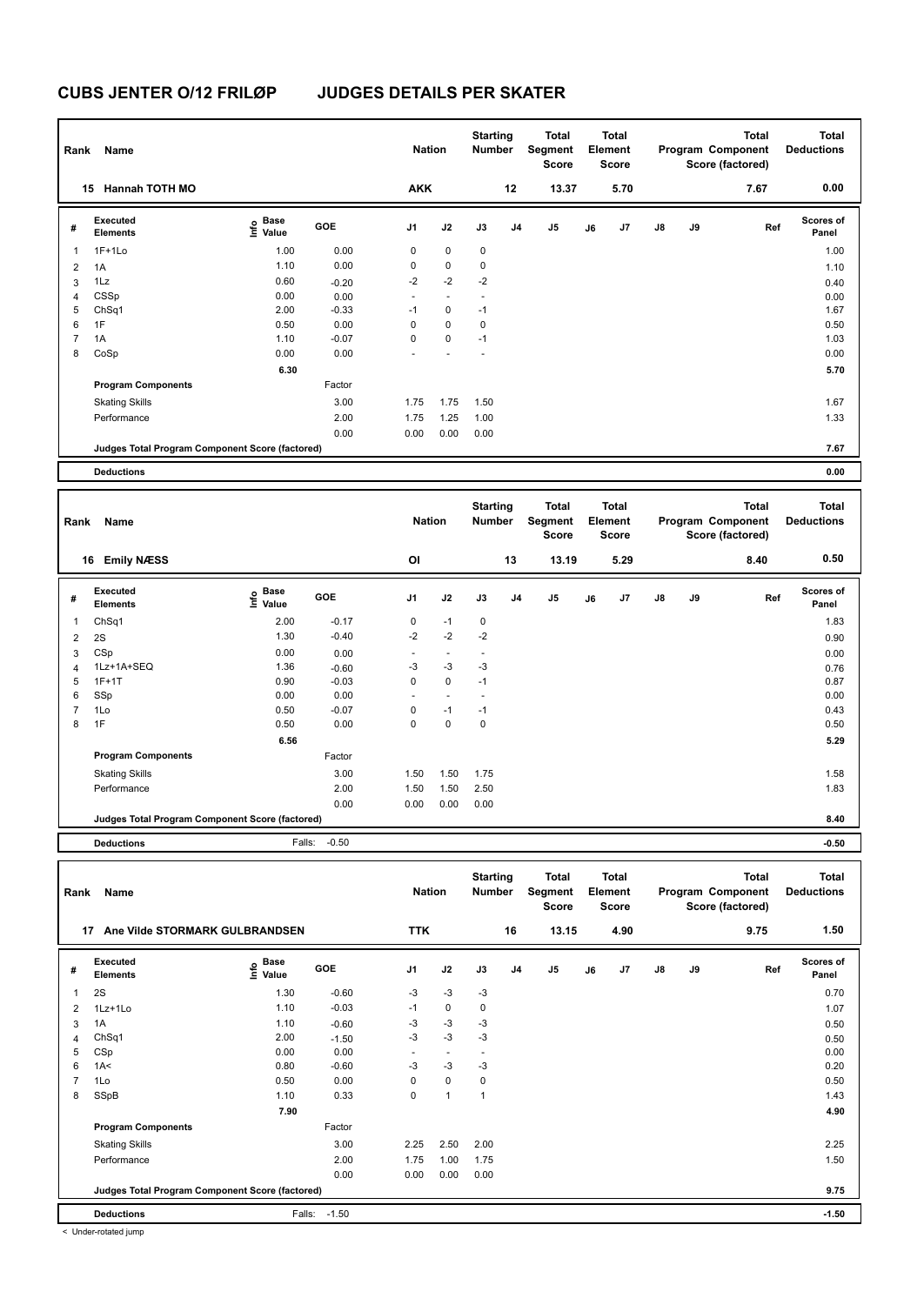| Rank           | Name                                            |                           |         | <b>Nation</b>  |                | <b>Starting</b><br><b>Number</b> |                | <b>Total</b><br>Segment<br><b>Score</b> |    | Total<br>Element<br>Score |               |    | <b>Total</b><br>Program Component<br>Score (factored) | <b>Total</b><br><b>Deductions</b> |
|----------------|-------------------------------------------------|---------------------------|---------|----------------|----------------|----------------------------------|----------------|-----------------------------------------|----|---------------------------|---------------|----|-------------------------------------------------------|-----------------------------------|
|                | Idunn Traran BJØRNØY<br>18                      |                           |         | <b>FKK</b>     |                |                                  | 25             | 13.02                                   |    | 5.37                      |               |    | 7.65                                                  | 0.00                              |
| #              | Executed<br><b>Elements</b>                     | Base<br>o Base<br>⊆ Value | GOE     | J <sub>1</sub> | J2             | J3                               | J <sub>4</sub> | J5                                      | J6 | J7                        | $\mathsf{J}8$ | J9 | Ref                                                   | Scores of<br>Panel                |
| $\overline{1}$ | CSpB                                            | 1.10                      | $-0.40$ | $-1$           | $-1$           | $-2$                             |                |                                         |    |                           |               |    |                                                       | 0.70                              |
| 2              | $1S+1Lo$                                        | 0.90                      | $-0.03$ | 0              | $-1$           | 0                                |                |                                         |    |                           |               |    |                                                       | 0.87                              |
| 3              | 1T                                              | 0.40                      | 0.00    | 0              | $\mathbf 0$    | $\mathbf 0$                      |                |                                         |    |                           |               |    |                                                       | 0.40                              |
| 4              | 1F                                              | 0.50                      | $-0.07$ | $-1$           | $\mathbf 0$    | $-1$                             |                |                                         |    |                           |               |    |                                                       | 0.43                              |
| 5              | $1S+1Lo$                                        | 0.90                      | $-0.03$ | 0              | $-1$           | $\mathbf 0$                      |                |                                         |    |                           |               |    |                                                       | 0.87                              |
| 6              | 1F                                              | 0.50                      | $-0.07$ | $\mathbf 0$    | $-1$           | $-1$                             |                |                                         |    |                           |               |    |                                                       | 0.43                              |
| $\overline{7}$ | CCoSp                                           | 0.00                      | 0.00    | $\sim$         | $\blacksquare$ | $\overline{\phantom{a}}$         |                |                                         |    |                           |               |    |                                                       | 0.00                              |
| 8              | ChSq1                                           | 2.00                      | $-0.33$ | $-1$           | $\mathbf 0$    | $-1$                             |                |                                         |    |                           |               |    |                                                       | 1.67                              |
|                |                                                 | 6.30                      |         |                |                |                                  |                |                                         |    |                           |               |    |                                                       | 5.37                              |
|                | <b>Program Components</b>                       |                           | Factor  |                |                |                                  |                |                                         |    |                           |               |    |                                                       |                                   |
|                | <b>Skating Skills</b>                           |                           | 3.00    | 1.25           | 1.25           | 1.50                             |                |                                         |    |                           |               |    |                                                       | 1.33                              |
|                | Performance                                     |                           | 2.00    | 1.75           | 1.50           | 2.25                             |                |                                         |    |                           |               |    |                                                       | 1.83                              |
|                |                                                 |                           | 0.00    | 0.00           | 0.00           | 0.00                             |                |                                         |    |                           |               |    |                                                       |                                   |
|                | Judges Total Program Component Score (factored) |                           |         |                |                |                                  |                |                                         |    |                           |               |    |                                                       | 7.65                              |
|                | <b>Deductions</b>                               |                           |         |                |                |                                  |                |                                         |    |                           |               |    |                                                       | 0.00                              |

|                | Name<br>Rank                                    |   |                           |         |            | <b>Nation</b> | <b>Starting</b><br><b>Number</b> |                | <b>Total</b><br>Segment<br><b>Score</b> |    | <b>Total</b><br>Element<br><b>Score</b> |               |    | <b>Total</b><br>Program Component<br>Score (factored) | <b>Total</b><br><b>Deductions</b> |
|----------------|-------------------------------------------------|---|---------------------------|---------|------------|---------------|----------------------------------|----------------|-----------------------------------------|----|-----------------------------------------|---------------|----|-------------------------------------------------------|-----------------------------------|
|                | <b>Victoria EGNER</b><br>19                     |   |                           |         | <b>OSK</b> |               |                                  | 3              | 12.93                                   |    | 5.77                                    |               |    | 7.16                                                  | 0.00                              |
| #              | Executed<br><b>Elements</b>                     |   | Base<br>e Base<br>⊆ Value | GOE     | J1         | J2            | J3                               | J <sub>4</sub> | J <sub>5</sub>                          | J6 | J7                                      | $\mathsf{J}8$ | J9 | Ref                                                   | <b>Scores of</b><br>Panel         |
| 1              | 1Lo+1Lo                                         |   | 1.00                      | 0.07    | 1          | 0             | 0                                |                |                                         |    |                                         |               |    |                                                       | 1.07                              |
| 2              | $1F+1T$                                         |   | 0.90                      | $-0.03$ | 0          | 0             | $-1$                             |                |                                         |    |                                         |               |    |                                                       | 0.87                              |
| 3              | 1Lz                                             | т | 0.60                      | $-0.10$ | $-1$       | $-1$          | $-1$                             |                |                                         |    |                                         |               |    |                                                       | 0.50                              |
| 4              | <b>USpB</b>                                     |   | 1.00                      | 0.33    | 0          | $\mathbf{1}$  | $\mathbf{1}$                     |                |                                         |    |                                         |               |    |                                                       | 1.33                              |
| 5              | ChSq                                            |   | 0.00                      | 0.00    |            |               |                                  |                |                                         |    |                                         |               |    |                                                       | 0.00                              |
| 6              | 1F                                              |   | 0.50                      | 0.00    | 0          | $\mathbf 0$   | 0                                |                |                                         |    |                                         |               |    |                                                       | 0.50                              |
| $\overline{7}$ | 1S                                              |   | 0.40                      | 0.00    | 0          | 0             | 0                                |                |                                         |    |                                         |               |    |                                                       | 0.40                              |
| 8              | SSpB                                            |   | 1.10                      | 0.00    | 0          | 0             | 0                                |                |                                         |    |                                         |               |    |                                                       | 1.10                              |
|                |                                                 |   | 5.50                      |         |            |               |                                  |                |                                         |    |                                         |               |    |                                                       | 5.77                              |
|                | <b>Program Components</b>                       |   |                           | Factor  |            |               |                                  |                |                                         |    |                                         |               |    |                                                       |                                   |
|                | <b>Skating Skills</b>                           |   |                           | 3.00    | 1.50       | 1.50          | 1.50                             |                |                                         |    |                                         |               |    |                                                       | 1.50                              |
|                | Performance                                     |   |                           | 2.00    | 1.50       | 1.50          | 1.00                             |                |                                         |    |                                         |               |    |                                                       | 1.33                              |
|                |                                                 |   |                           | 0.00    | 0.00       | 0.00          | 0.00                             |                |                                         |    |                                         |               |    |                                                       |                                   |
|                | Judges Total Program Component Score (factored) |   |                           |         |            |               |                                  |                |                                         |    |                                         |               |    |                                                       | 7.16                              |
|                | <b>Deductions</b>                               |   |                           |         |            |               |                                  |                |                                         |    |                                         |               |    |                                                       | 0.00                              |

! Not clear edge

| Rank           | Name                                            |                              |         | <b>Nation</b>  |             | <b>Starting</b><br><b>Number</b> |                | Total<br>Segment<br><b>Score</b> |    | <b>Total</b><br>Element<br><b>Score</b> |               |    | <b>Total</b><br>Program Component<br>Score (factored) | <b>Total</b><br><b>Deductions</b> |
|----------------|-------------------------------------------------|------------------------------|---------|----------------|-------------|----------------------------------|----------------|----------------------------------|----|-----------------------------------------|---------------|----|-------------------------------------------------------|-----------------------------------|
| 20             | <b>MARIA S ISAKSSON</b>                         |                              |         | <b>RKK</b>     |             |                                  | 21             | 12.58                            |    | 7.24                                    |               |    | 7.34                                                  | 2.00                              |
| #              | Executed<br><b>Elements</b>                     | <b>Base</b><br>Info<br>Value | GOE     | J <sub>1</sub> | J2          | J3                               | J <sub>4</sub> | J <sub>5</sub>                   | J6 | J7                                      | $\mathsf{J}8$ | J9 | Ref                                                   | <b>Scores of</b><br>Panel         |
| $\mathbf{1}$   | 1Lo                                             | 0.50                         | 0.00    | 0              | $\mathbf 0$ | 0                                |                |                                  |    |                                         |               |    |                                                       | 0.50                              |
| $\overline{2}$ | $1S+1T$                                         | 0.80                         | 0.00    | 0              | $\mathbf 0$ | $\mathbf 0$                      |                |                                  |    |                                         |               |    |                                                       | 0.80                              |
| 3              | CSpB                                            | 1.10                         | $-0.50$ | $-1$           | $-2$        | $-2$                             |                |                                  |    |                                         |               |    |                                                       | 0.60                              |
| $\overline{4}$ | 1F                                              | 0.50                         | 0.00    | 0              | $\mathbf 0$ | 0                                |                |                                  |    |                                         |               |    |                                                       | 0.50                              |
| 5              | ChSq1                                           | 2.00                         | 0.00    | 0              | 0           | 0                                |                |                                  |    |                                         |               |    |                                                       | 2.00                              |
| 6              | 1F                                              | 0.50                         | $-0.20$ | $-2$           | $-2$        | $-2$                             |                |                                  |    |                                         |               |    |                                                       | 0.30                              |
| $\overline{7}$ | $1T+1L0$                                        | 0.90                         | $-0.03$ | $\mathbf 0$    | $-1$        | 0                                |                |                                  |    |                                         |               |    |                                                       | 0.87                              |
| 8              | SSp2                                            | 1.60                         | 0.07    | $\mathbf 0$    | $-1$        | 1                                |                |                                  |    |                                         |               |    |                                                       | 1.67                              |
|                |                                                 | 7.90                         |         |                |             |                                  |                |                                  |    |                                         |               |    |                                                       | 7.24                              |
|                | <b>Program Components</b>                       |                              | Factor  |                |             |                                  |                |                                  |    |                                         |               |    |                                                       |                                   |
|                | <b>Skating Skills</b>                           |                              | 3.00    | 1.50           | 1.50        | 1.50                             |                |                                  |    |                                         |               |    |                                                       | 1.50                              |
|                | Performance                                     |                              | 2.00    | 1.50           | 1.25        | 1.50                             |                |                                  |    |                                         |               |    |                                                       | 1.42                              |
|                |                                                 |                              | 0.00    | 0.00           | 0.00        | 0.00                             |                |                                  |    |                                         |               |    |                                                       |                                   |
|                | Judges Total Program Component Score (factored) |                              |         |                |             |                                  |                |                                  |    |                                         |               |    |                                                       | 7.34                              |
|                | <b>Deductions</b>                               | Time violation:              | $-2.00$ |                |             |                                  |                |                                  |    |                                         |               |    |                                                       | $-2.00$                           |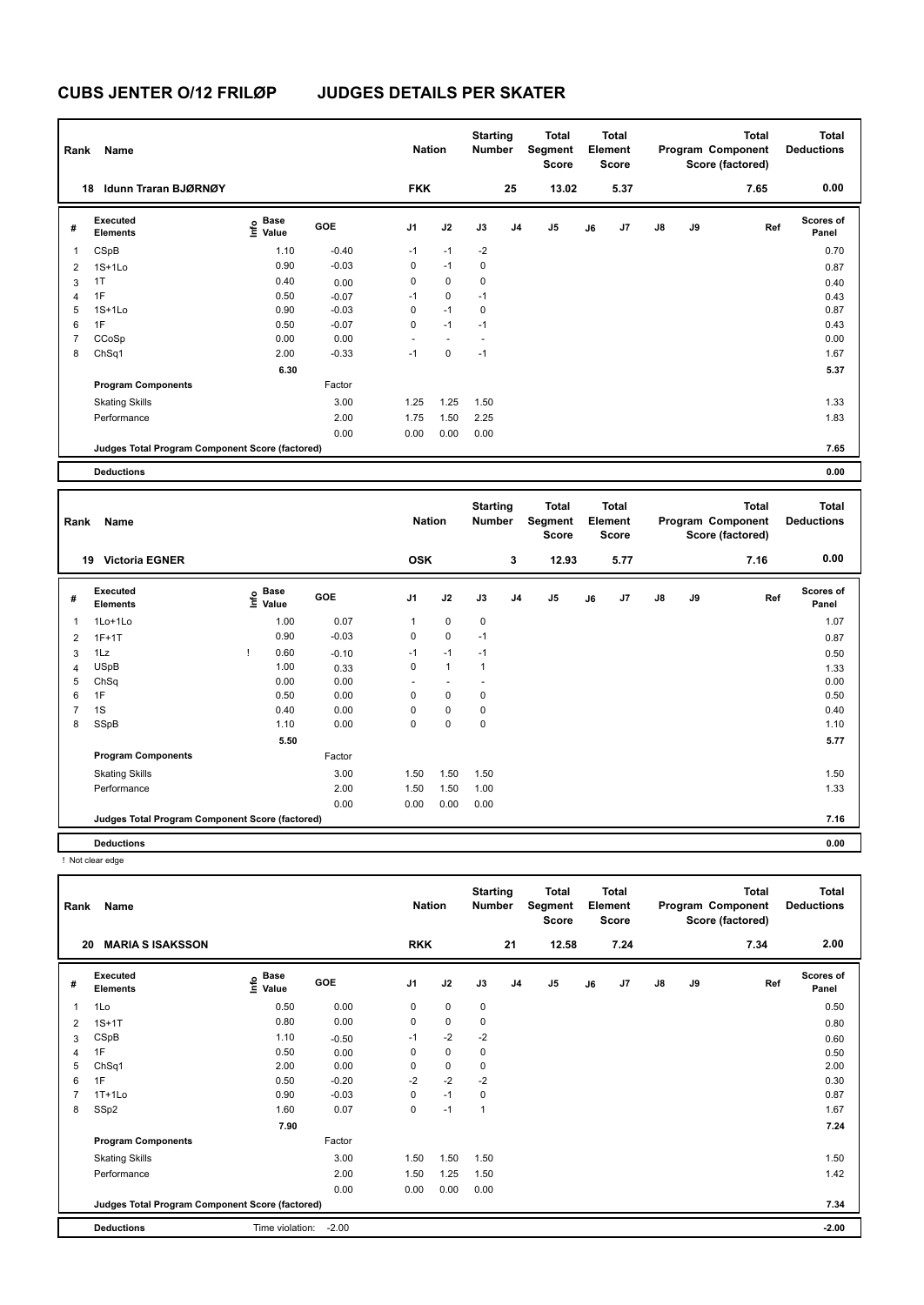| Rank<br>21     | Name<br>Dina Salam OMRAN                        |                                  |         | <b>Nation</b><br><b>SSK</b> |             | <b>Starting</b><br><b>Number</b> | 22             | <b>Total</b><br>Segment<br><b>Score</b><br>10.01 |    | Total<br>Element<br><b>Score</b><br>5.17 |               |    | <b>Total</b><br>Program Component<br>Score (factored)<br>5.34 | <b>Total</b><br><b>Deductions</b><br>0.50 |
|----------------|-------------------------------------------------|----------------------------------|---------|-----------------------------|-------------|----------------------------------|----------------|--------------------------------------------------|----|------------------------------------------|---------------|----|---------------------------------------------------------------|-------------------------------------------|
|                |                                                 |                                  |         |                             |             |                                  |                |                                                  |    |                                          |               |    |                                                               |                                           |
| #              | Executed<br><b>Elements</b>                     | <b>Base</b><br>e Base<br>⊆ Value | GOE     | J <sub>1</sub>              | J2          | J3                               | J <sub>4</sub> | J <sub>5</sub>                                   | J6 | J7                                       | $\mathsf{J}8$ | J9 | Ref                                                           | <b>Scores of</b><br>Panel                 |
| $\overline{1}$ | $1S+1T$                                         | 0.80                             | $-0.03$ | 0                           | $\mathbf 0$ | $-1$                             |                |                                                  |    |                                          |               |    |                                                               | 0.77                                      |
| $\overline{2}$ | 1F                                              | 0.50                             | 0.00    | 0                           | 0           | $\pmb{0}$                        |                |                                                  |    |                                          |               |    |                                                               | 0.50                                      |
| 3              | SSp                                             | 0.00                             | 0.00    | $\overline{\phantom{a}}$    |             |                                  |                |                                                  |    |                                          |               |    |                                                               | 0.00                                      |
| 4              | 1Lo                                             | 0.50                             | $-0.07$ | 0                           | $-1$        | $-1$                             |                |                                                  |    |                                          |               |    |                                                               | 0.43                                      |
| 5              | ChSq1                                           | 2.00                             | $-0.50$ | $-2$                        | $-1$        | $\mathbf 0$                      |                |                                                  |    |                                          |               |    |                                                               | 1.50                                      |
| 6              | <b>USpB</b>                                     | 1.00                             | 0.00    | 0                           | $\mathbf 0$ | $\mathbf 0$                      |                |                                                  |    |                                          |               |    |                                                               | 1.00                                      |
| $\overline{7}$ | $1T+1T$                                         | 0.80                             | $-0.10$ | $-1$                        | $-1$        | $-1$                             |                |                                                  |    |                                          |               |    |                                                               | 0.70                                      |
| 8              | 1S                                              | 0.40                             | $-0.13$ | $-1$                        | $-1$        | $-2$                             |                |                                                  |    |                                          |               |    |                                                               | 0.27                                      |
|                |                                                 | 6.00                             |         |                             |             |                                  |                |                                                  |    |                                          |               |    |                                                               | 5.17                                      |
|                | <b>Program Components</b>                       |                                  | Factor  |                             |             |                                  |                |                                                  |    |                                          |               |    |                                                               |                                           |
|                | <b>Skating Skills</b>                           |                                  | 3.00    | 1.00                        | 1.00        | 1.00                             |                |                                                  |    |                                          |               |    |                                                               | 1.00                                      |
|                | Performance                                     |                                  | 2.00    | 1.25                        | 1.00        | 1.25                             |                |                                                  |    |                                          |               |    |                                                               | 1.17                                      |
|                |                                                 |                                  | 0.00    | 0.00                        | 0.00        | 0.00                             |                |                                                  |    |                                          |               |    |                                                               |                                           |
|                | Judges Total Program Component Score (factored) |                                  |         |                             |             |                                  |                |                                                  |    |                                          |               |    |                                                               | 5.34                                      |
|                | <b>Deductions</b>                               | Falls:                           | $-0.50$ |                             |             |                                  |                |                                                  |    |                                          |               |    |                                                               | $-0.50$                                   |

| Rank           | Name                                            |                           |         | <b>Nation</b>            |                          | <b>Starting</b><br><b>Number</b> |                | <b>Total</b><br>Segment<br><b>Score</b> |    | <b>Total</b><br>Element<br>Score |               |    | Total<br>Program Component<br>Score (factored) | <b>Total</b><br><b>Deductions</b> |
|----------------|-------------------------------------------------|---------------------------|---------|--------------------------|--------------------------|----------------------------------|----------------|-----------------------------------------|----|----------------------------------|---------------|----|------------------------------------------------|-----------------------------------|
|                | 22 SAVIN AMIN                                   |                           |         | <b>RKK</b>               |                          |                                  | 10             | 9.56                                    |    | 3.97                             |               |    | 6.59                                           | 1.00                              |
| #              | Executed<br><b>Elements</b>                     | Base<br>e Base<br>⊆ Value | GOE     | J <sub>1</sub>           | J2                       | J3                               | J <sub>4</sub> | J5                                      | J6 | J7                               | $\mathsf{J}8$ | J9 | Ref                                            | <b>Scores of</b><br>Panel         |
| $\overline{1}$ | $1F+1Lo$                                        | 1.00                      | $-0.03$ | 0                        | $\mathbf 0$              | $-1$                             |                |                                         |    |                                  |               |    |                                                | 0.97                              |
| $\overline{2}$ | 1A                                              | 1.10                      | $-0.60$ | $-3$                     | $-3$                     | $-3$                             |                |                                         |    |                                  |               |    |                                                | 0.50                              |
| 3              | 1A                                              | 1.10                      | $-0.60$ | $-3$                     | $-3$                     | $-3$                             |                |                                         |    |                                  |               |    |                                                | 0.50                              |
| $\overline{4}$ | CSp                                             | 0.00                      | 0.00    | $\overline{\phantom{a}}$ | $\overline{\phantom{a}}$ | $\overline{\phantom{a}}$         |                |                                         |    |                                  |               |    |                                                | 0.00                              |
| 5              | 1Lz                                             | 0.60                      | $-0.10$ | $-2$                     | $-1$                     | $\pmb{0}$                        |                |                                         |    |                                  |               |    |                                                | 0.50                              |
| 6              | 1F                                              | 0.50                      | $-0.10$ | $-1$                     | $-1$                     | $-1$                             |                |                                         |    |                                  |               |    |                                                | 0.40                              |
| $\overline{7}$ | ChSq                                            | 0.00                      | 0.00    |                          | $\overline{\phantom{a}}$ |                                  |                |                                         |    |                                  |               |    |                                                | 0.00                              |
| 8              | SSpB                                            | 1.10                      | 0.00    | 0                        | $\mathbf 0$              | $\mathbf 0$                      |                |                                         |    |                                  |               |    |                                                | 1.10                              |
|                |                                                 | 5.40                      |         |                          |                          |                                  |                |                                         |    |                                  |               |    |                                                | 3.97                              |
|                | <b>Program Components</b>                       |                           | Factor  |                          |                          |                                  |                |                                         |    |                                  |               |    |                                                |                                   |
|                | <b>Skating Skills</b>                           |                           | 3.00    | 1.25                     | 1.25                     | 1.25                             |                |                                         |    |                                  |               |    |                                                | 1.25                              |
|                | Performance                                     |                           | 2.00    | 1.50                     | 1.50                     | 1.25                             |                |                                         |    |                                  |               |    |                                                | 1.42                              |
|                |                                                 |                           | 0.00    | 0.00                     | 0.00                     | 0.00                             |                |                                         |    |                                  |               |    |                                                |                                   |
|                | Judges Total Program Component Score (factored) |                           |         |                          |                          |                                  |                |                                         |    |                                  |               |    |                                                | 6.59                              |
|                | <b>Deductions</b>                               | Falls:                    | $-1.00$ |                          |                          |                                  |                |                                         |    |                                  |               |    |                                                | $-1.00$                           |

! Not clear edge

| Rank           | Name                                            |                       |         | <b>Nation</b>            |                          | <b>Starting</b><br><b>Number</b> |                | <b>Total</b><br>Segment<br><b>Score</b> |    | <b>Total</b><br>Element<br><b>Score</b> |               |    | <b>Total</b><br>Program Component<br>Score (factored) | <b>Total</b><br><b>Deductions</b> |
|----------------|-------------------------------------------------|-----------------------|---------|--------------------------|--------------------------|----------------------------------|----------------|-----------------------------------------|----|-----------------------------------------|---------------|----|-------------------------------------------------------|-----------------------------------|
| 23             | <b>EMMI SUSANNE TORPER</b>                      |                       |         | <b>RKK</b>               |                          |                                  | 17             | 9.04                                    |    | 3.64                                    |               |    | 5.40                                                  | 0.00                              |
| #              | Executed<br><b>Elements</b>                     | Base<br>Info<br>Value | GOE     | J <sub>1</sub>           | J2                       | J3                               | J <sub>4</sub> | J <sub>5</sub>                          | J6 | J7                                      | $\mathsf{J}8$ | J9 | Ref                                                   | <b>Scores of</b><br>Panel         |
| $\mathbf{1}$   | 1S                                              | 0.40                  | $-0.03$ | 0                        | $\mathbf 0$              | $-1$                             |                |                                         |    |                                         |               |    |                                                       | 0.37                              |
| $\overline{2}$ | 1Lo                                             | 0.50                  | 0.00    | 0                        | $\mathbf 0$              | 0                                |                |                                         |    |                                         |               |    |                                                       | 0.50                              |
| 3              | SSp                                             | 0.00                  | 0.00    | ٠                        | $\overline{\phantom{a}}$ | $\overline{\phantom{a}}$         |                |                                         |    |                                         |               |    |                                                       | 0.00                              |
| $\overline{4}$ | $1S+1T$                                         | 0.80                  | $-0.07$ | 0                        | $-1$                     | $-1$                             |                |                                         |    |                                         |               |    |                                                       | 0.73                              |
| 5              | $1T+1L0$                                        | 0.90                  | $-0.03$ | 0                        | $\mathbf 0$              | $-1$                             |                |                                         |    |                                         |               |    |                                                       | 0.87                              |
| 6              | ChSq                                            | 0.00                  | 0.00    | $\overline{\phantom{a}}$ | $\overline{\phantom{a}}$ | $\overline{\phantom{a}}$         |                |                                         |    |                                         |               |    |                                                       | 0.00                              |
| $\overline{7}$ | 1F                                              | 0.50                  | $-0.13$ | $-1$                     | $-1$                     | $-2$                             |                |                                         |    |                                         |               |    |                                                       | 0.37                              |
| 8              | <b>USpB</b>                                     | 1.00                  | $-0.20$ | 0                        | $-1$                     | $-1$                             |                |                                         |    |                                         |               |    |                                                       | 0.80                              |
|                |                                                 | 4.10                  |         |                          |                          |                                  |                |                                         |    |                                         |               |    |                                                       | 3.64                              |
|                | <b>Program Components</b>                       |                       | Factor  |                          |                          |                                  |                |                                         |    |                                         |               |    |                                                       |                                   |
|                | <b>Skating Skills</b>                           |                       | 3.00    | 1.25                     | 1.25                     | 0.75                             |                |                                         |    |                                         |               |    |                                                       | 1.08                              |
|                | Performance                                     |                       | 2.00    | 1.25                     | 1.00                     | 1.00                             |                |                                         |    |                                         |               |    |                                                       | 1.08                              |
|                |                                                 |                       | 0.00    | 0.00                     | 0.00                     | 0.00                             |                |                                         |    |                                         |               |    |                                                       |                                   |
|                | Judges Total Program Component Score (factored) |                       |         |                          |                          |                                  |                |                                         |    |                                         |               |    |                                                       | 5.40                              |
|                | <b>Deductions</b>                               |                       |         |                          |                          |                                  |                |                                         |    |                                         |               |    |                                                       | 0.00                              |